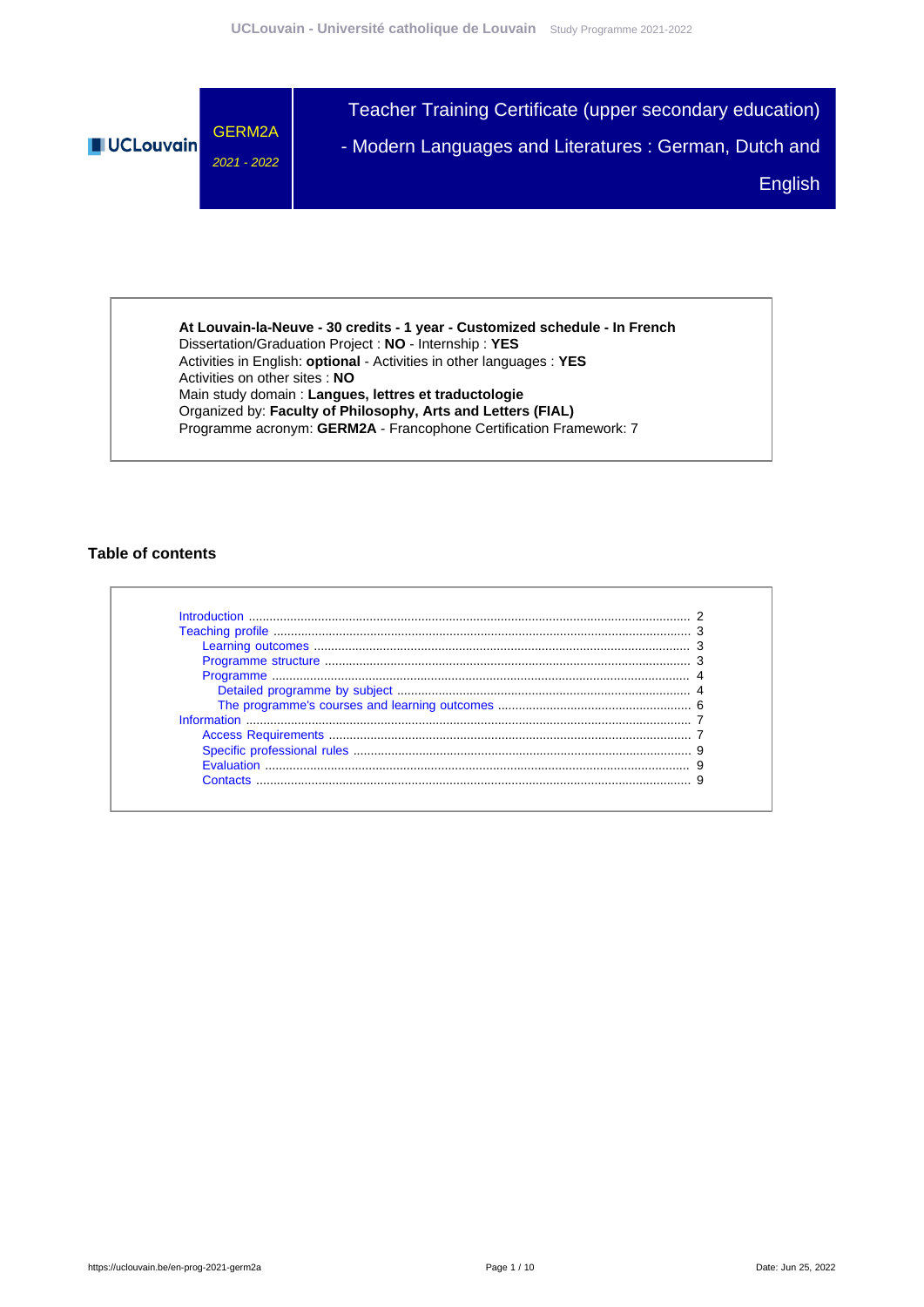# **GERM2A - Introduction**

# <span id="page-1-0"></span>**Introduction**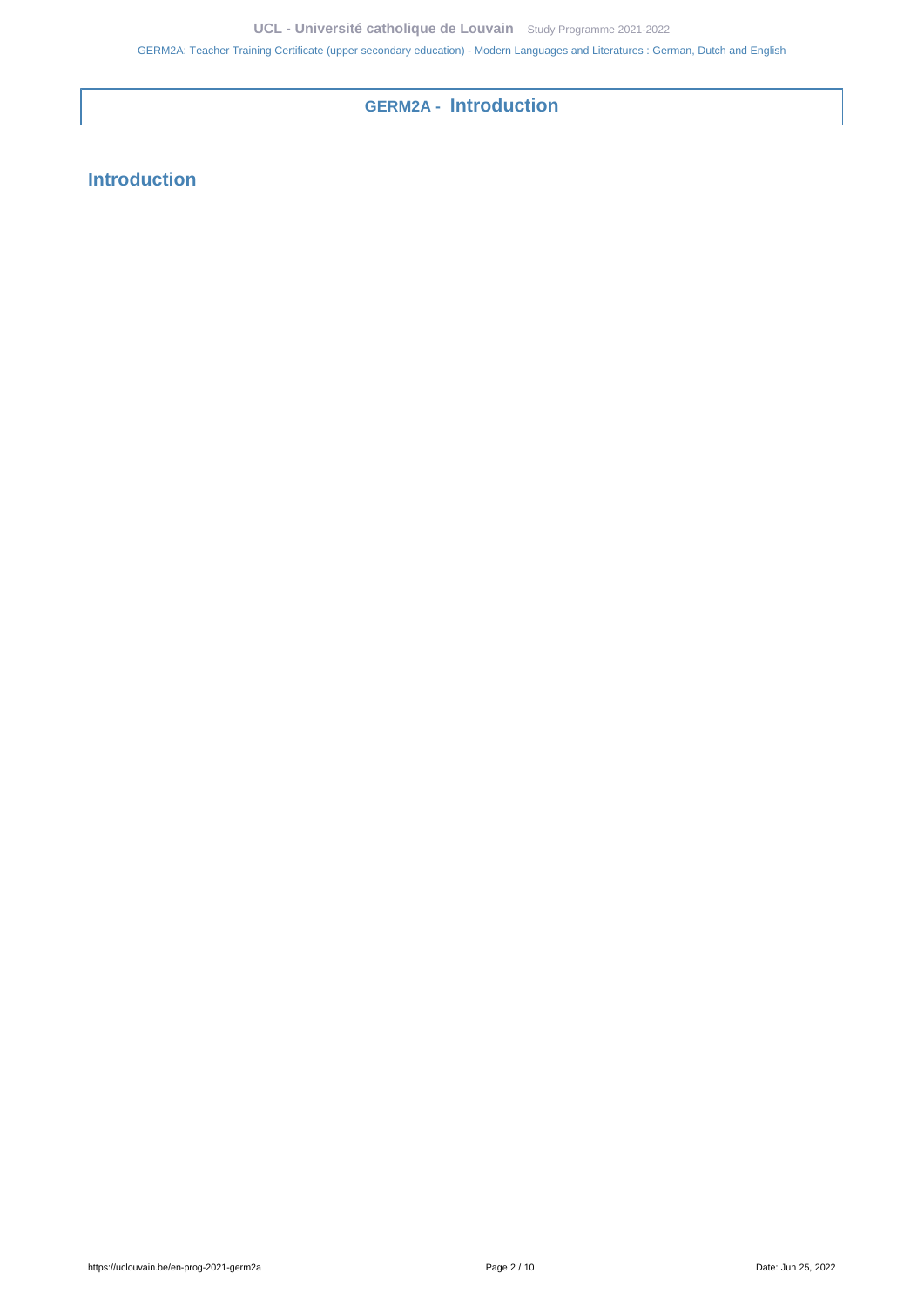## **GERM2A - Teaching profile**

## <span id="page-2-1"></span><span id="page-2-0"></span>**Learning outcomes**

**Teaching Modern Languages and Letters : German, Dutch and English to students in secondary education, such is the challenge that the aggregation student (didactics course) prepares to face. The vision of aggregation in Modern Languages and Letters : German, Dutch and English (didactics course) is to provide him or her with an initial training that will enable the student to mobilize the necessary skills to start out effectively in the profession of teacher and to develop positively.**

Today's teachers are called on to play an essential role for their students, so say the "mission decrees" of 24 July 1997:

- to promote self-confidence and the development of the person of each student;
- to show the students how to assimilate knowledge and acquire the skills to make them able to learn throughout their lives and take an active place in economic, social and cultural life;
- to prepare all students to become responsible citizens, capable of contributing to the development of a democratic, solidarist, pluralist society open to other cultures;
- to guarantee all students equal opportunities for social emancipation.

The initial teacher training is based on the command of existing skills and abilities (developed in part in the core of the programme) that the student must mobilize and developing through different aggregation activities (didactics course):

- the knowledge and discipline(s) to be taught;
- clear, correct communication in the language of teaching, both oral and written;
- a critical, autonomous relation with the reference knowledge (scientific and cultural);
- relational capacities associated with the profile of the profession;
- a rich general knowledge and an openness to the diversity of cultures allowing future students to be made receptive to the world;
- the concern of participating in the role of democratization of the school.

At the end of the programme of aggregation in Modern Languages and Letters : German, Dutch and English (didactics course) the graduate will have acquired and demonstrated command of the knowledge and skills mentioned below. These latter are defined in reference in the Decree of 8 February 2001 on the initial training for upper secondary education aggregation.

On successful completion of this programme, each student is able to :

1. Intervening in a school context, in partnership with different actors

1.1. Situating and appropriating the role assigned to the teacher within the school institution, with reference to the legal texts.

1.2. Mobilizing knowledge in human sciences for a correct interpretation of situations experienced in and around the classroom and for a better adaptation to school publics.

1.3. Mastering and mobilizing the communicational and relational skills essential for exercising the profession of teacher.

1.4. Dialoguing and collaborating constructively with the education partners involved in the training activities (in seminars and training courses: headmasters, supervisors, course leaders and other persons in the training course).

2. Teaching in authentic, varied situations

2.1. Integrating teaching attitudes and behaviours on the service of the individual and collective training and the management of the class group.

2.2. Acquiring and using the didactics and disciplinary epistemology that guide pedagogic action.

2.3. Transposing reference learned knowledge and cultural practices into taught knowledge.

2.4. Conceiving and planning teaching-training situations, including assessment, according to the students concerned and in connection with the skills referentials and programmes.

2.5. Steering and adjusting the implementation of teaching-training situations.

- 2.6. Being capable of commanding new disciplinary and interdisciplinary knowledge to be taught.
- 2.7. Exploring new approaches and disciplinary, interdisciplinary and technological pedagogic tools.

3. Exercising critical faculties and pursuing a logic of continuous development

3.1. Measuring the main ethical issues in connection with day-to-day practice.

3.2. Challenging one's initial representations and conceptions with a view to developing them.

3.3. Adopting a reflective attitude on one's teaching practices with reference to didactic and pedagogic principles and research in education.

3.4. Integrating a logic of continuous apprenticeship and development essential for developing positively in the school environment, linked to societal reality.

## <span id="page-2-2"></span>**Programme structure**

These skills are developed through three different kinds of activities :

• periods of practice at the higher levels of secondary education (60 hours);

- seminars in small groups;
- formal and less formal lectures.

One part of these activities is common to all subjects (they have the code LAGRE (13 credits); the other part is subject-based (these activities have the subject code).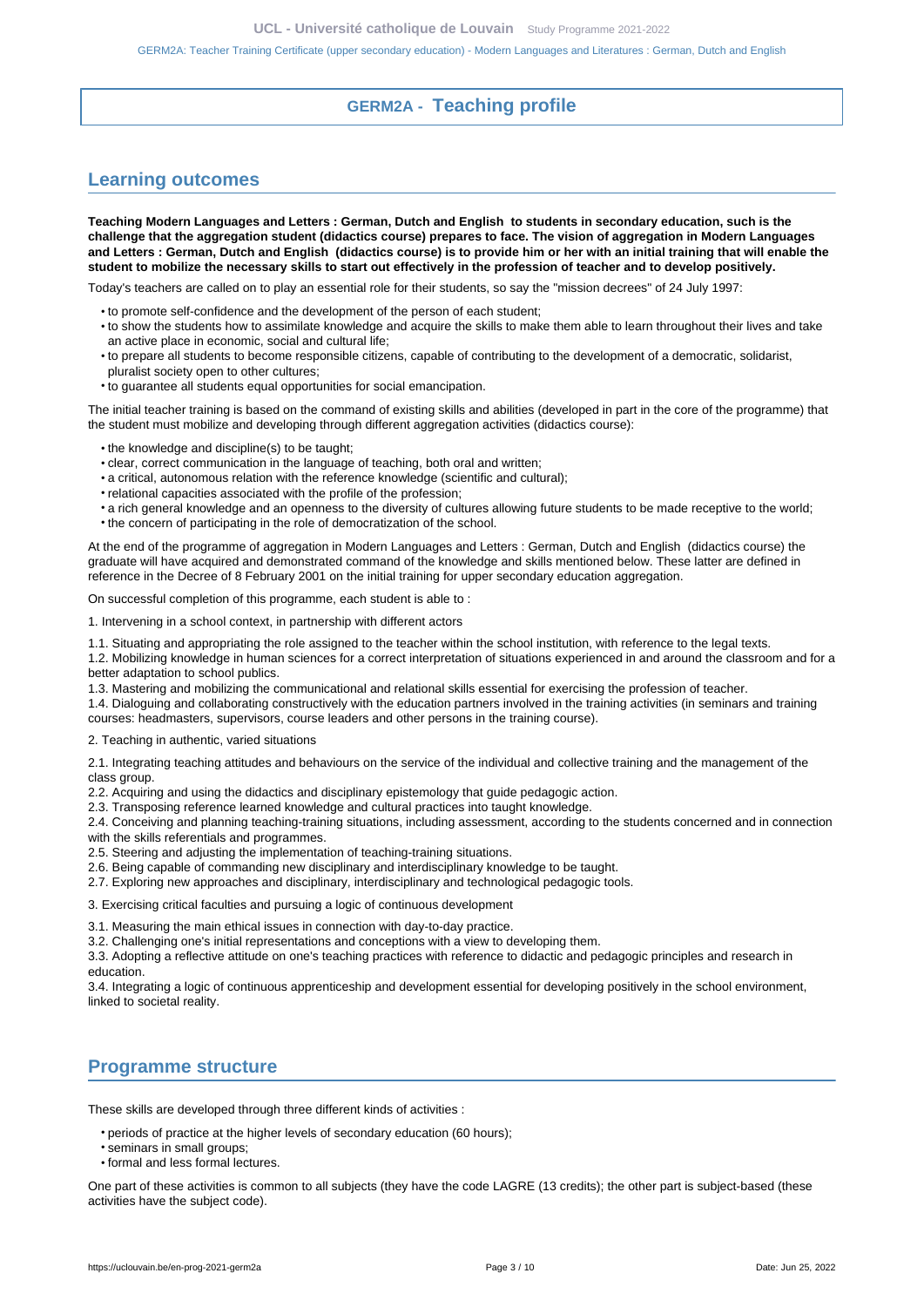The training for the Agrégation de l'enseignement secondaire supérieur qualification is organised with reference to the Decree of 8 February 2001 relating to the initial training of teachers at the higher levels of secondary education in the French Community of Belgium and to the Decree of 17 December 2003 which requires neutrality in subsidised official education and other measures relating to teaching.

The detailed programme corresponds to the 30 credits of the teaching focus where it is organised. If no teaching focus is offered in the subject, a specific agrégation programme will offer the three different kinds of activities, in line with the requirements of the abovementioned Decrees.

#### **GERM2A Programme**

#### <span id="page-3-1"></span><span id="page-3-0"></span>**Detailed programme by subject**

**IMPORTANT NOTE: In accordance with article 138 para. 4 of the decree of 7 November 2013 concerning higher education and the academic organisation of studies, teaching practice placements will not be assessed in the September session. Students are required to make every effort to successfully complete the teaching practice in the June session, subject to having to retake the year.**

- **O** Mandatory
- **<sup>83</sup> Optional**
- $\triangle$  Not offered in 2021-2022
- Not offered in 2021-2022 but offered the following year
- $\oplus$  Offered in 2021-2022 but not the following year
- $\Delta \oplus$  Not offered in 2021-2022 or the following year
- **Activity with requisites**
- Teaching language (FR, EN, ES, NL, DE, ...)

Click on the course title to see detailed informations (objectives, methods, evaluation...)

#### **Content:**

 **A) Placements in an educational environment (7 credits)**

3 credits in the first year and 4 credits in the second. Theoretical component: 15 hrs of formal lectures. Practical component: teacher training comprising 10 hours' observation in language classes and 40 hours' teaching practice (20 hours per chosen language):

| O LGERM9000 | Theory in the didactics of Modern languages    | <b>Fanny Meunier</b>   | [q1] $[15h]$ [3 Credits]     |
|-------------|------------------------------------------------|------------------------|------------------------------|
| O LGERM9001 | Teaching internships in two Germanic languages | Fanny Meunier (coord.) | [q1+q2] [0h+50h] [4 Credits] |

#### **B) Disciplinary courses and seminars (10 credits)**

Two courses chosen according to the two languages chosen :

| <b>83 LGERM2521</b>    | German as a foreign language methodology        | <b>Ferran Suner Munoz</b> | $[q1+q2]$ $[22.5h+35h]$ [5 Credits] |
|------------------------|-------------------------------------------------|---------------------------|-------------------------------------|
| <b>&amp; LGERM2522</b> | English as a foreign language (EFL) methodology | <b>Fanny Meunier</b>      | $[q1+q2]$ $[22.5h+35h]$ [5 Credits] |
| <b>&amp; LGERM2523</b> | Dutch as a foreign language methodology         | <b>Pauline Degrave</b>    | $[q1+q2]$ $[22.5h+35h]$ [5 Credits] |

#### **C) Cross-disciplinary courses and seminars (13 credits)**

 **To understand the adolescent in school situation, to manage the interpersonal relationship and to animate the class group** L'étudiant choisit une des deux activités suivantes. Le cours et le séminaire doivent être suivis durant le même quadrimestre.

|                   | <sup>33</sup> LAGRE2020P Comprendre l'adolescent en situation scolaire, Gérer la relation<br>interpersonnelle et animer le groupe classe. | <b>Baptiste Barbot</b><br>Véronique Leroy<br><b>Nathalie Roland</b> | [q1] $[22.5h+22.5h]$ [4 Credits]     |
|-------------------|-------------------------------------------------------------------------------------------------------------------------------------------|---------------------------------------------------------------------|--------------------------------------|
| <b>LAGRE2020Q</b> | Comprendre l'adolescent en situation scolaire, Gérer la relation<br>interpersonnelle et animer le groupe classe.                          | <b>Baptiste Barbot</b><br>Véronique Leroy<br><b>Nathalie Roland</b> | $[q2]$ $[22.5h+22.5h]$ $[4$ Credits] |

#### **The school institution and its context**

L'étudiant choisit une des deux activités suivantes. Le cours et le séminaire doivent être suivis durant le même quadrimestre.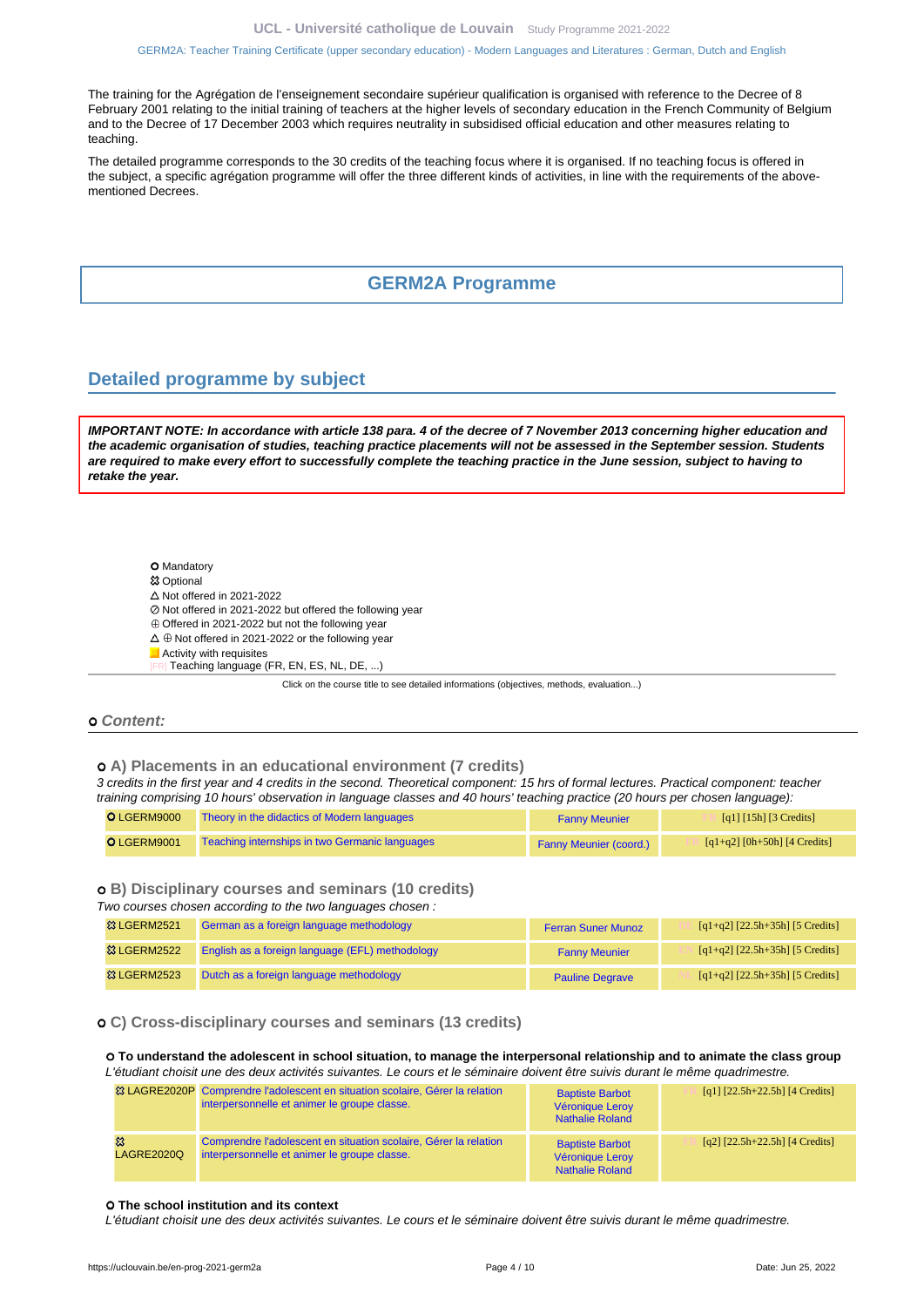### **UCL - Université catholique de Louvain** [Study Programme 2021-2022](https://uclouvain.be/en/study-programme)

[GERM2A: Teacher Training Certificate \(upper secondary education\) - Modern Languages and Literatures : German, Dutch and English](https://uclouvain.be/en-prog-2021-germ2a.html)

| 83 LAGRE2120P          | Observation et analyse de l'institution scolaire et de son contexte<br>(en ce compris le stage d'observation)                 | Samir Barbana<br><i>(compensates)</i><br><b>Vincent Dupriez)</b><br><b>Branka Cattonar</b>                                                                                                        | $[q1]$ [22.5h+25h] [4 Credits]                                    |
|------------------------|-------------------------------------------------------------------------------------------------------------------------------|---------------------------------------------------------------------------------------------------------------------------------------------------------------------------------------------------|-------------------------------------------------------------------|
| 惢<br><b>LAGRE2120Q</b> | Observation et analyse de l'institution scolaire et de son contexte<br>(en ce compris le stage d'observation)                 | Samir Barbana<br><i>(compensates)</i><br><b>Vincent Dupriez)</b><br><b>Branka Cattonar</b>                                                                                                        | $[q2]$ $[22.5h+25h]$ $[4$ Credits]                                |
| O LAGRE2220            | General didactics and education to interdisciplinarity<br>L'étudiant choisit soit LAGRE2220A (1+2q) soit<br>l'AGRE2220S (2q). | Stéphane Colognesi<br><b>Myriam De Kesel</b><br><b>Jean-Louis Dufays</b><br><b>Anne Ghysselinckx</b><br>Véronique Lemaire<br><b>Olivier Maes</b><br><b>Jim Plumat</b><br><b>Benoît Vercruysse</b> | [q1 or q2] $[37.5h]$ [3 Credits]                                  |
| O LAGRE2400            | See specifications in french                                                                                                  | Hervé Pourtois (coord.)<br>Pierre-Etienne<br>Vandamme                                                                                                                                             | $\lceil q^2 \rceil$ $\lceil 20h \rceil$ $\lceil 2 \rceil$ Credits |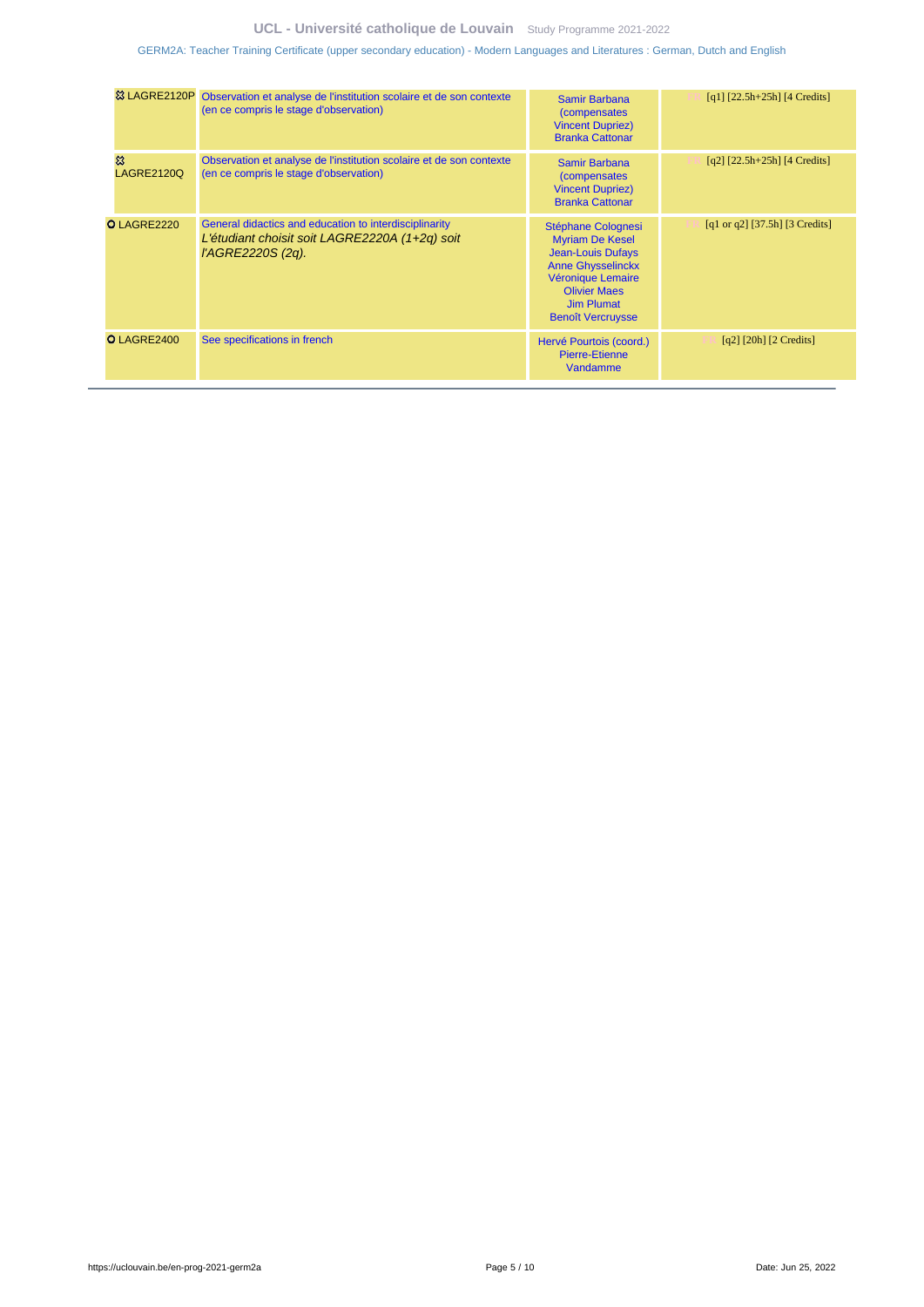## <span id="page-5-0"></span>**The programme's courses and learning outcomes**

For each UCLouvain training programme, a [reference framework of learning outcomes](https://uclouvain.be/en-prog-2021-germ2a-competences_et_acquis.html) specifies the the skills expected of every graduate on completion of the programme. Course unit descriptions specify targeted learning outcomes, as well as the unit's contribution to reference framework of learning outcomes.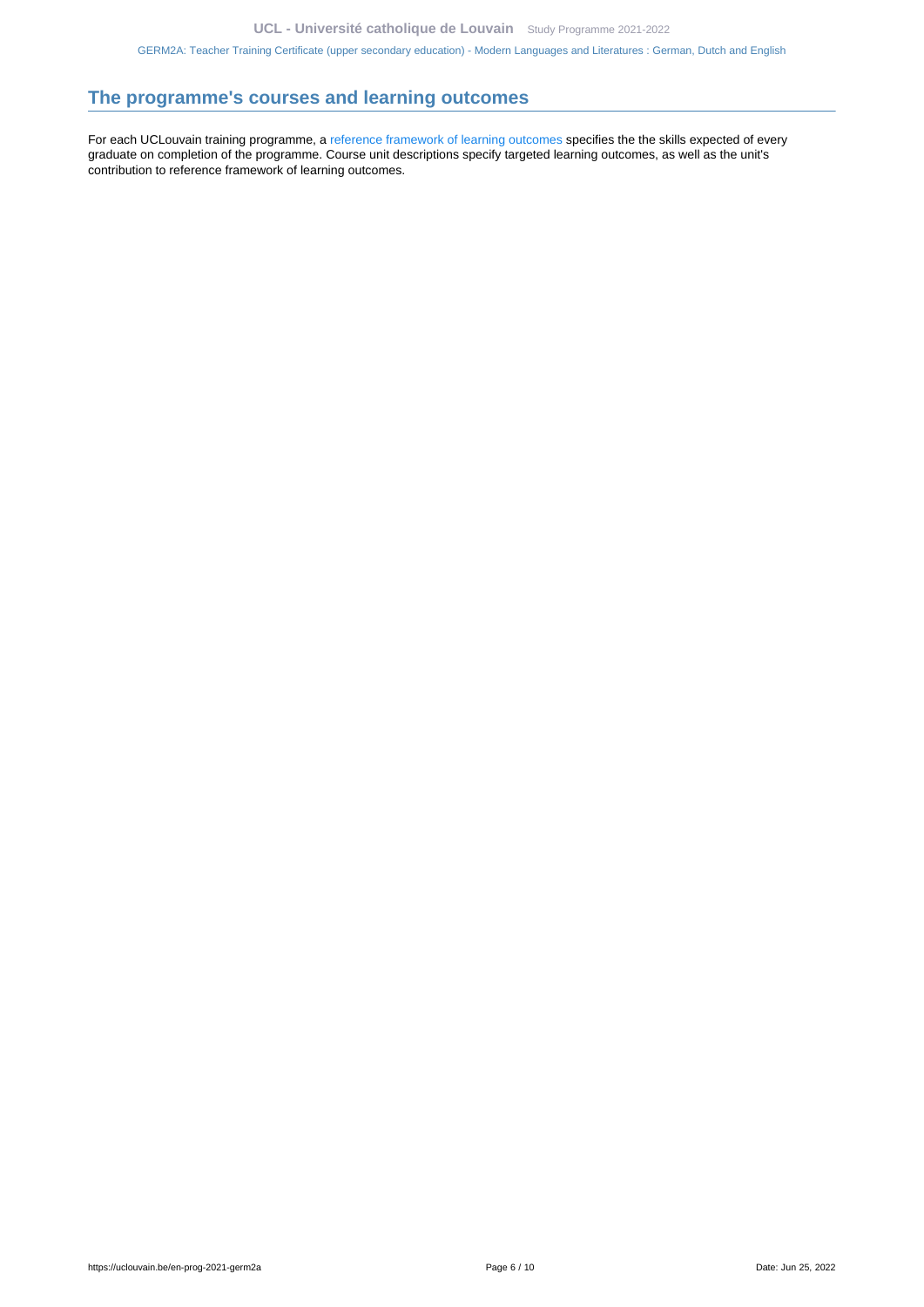## **GERM2A - Information**

# <span id="page-6-1"></span><span id="page-6-0"></span>**Access Requirements**

In the event of the divergence between the different linguistic versions of the present conditions, the French version shall prevail. Decree of 7 November 2013 defining the landscape of higher education and the academic organization of studies. The admission requirements must be met prior to enrolment in the University.

**In the event of the divergence between the different linguistic versions of the present conditions, the French version shall prevail.**

#### SUMMARY

- [General access requirements](#page-6-2)
- [Specific access requirements](#page-6-3)
- [French language proficiency examination](#page-7-0)
- [Reduced credit registration](#page-7-1)
- [Open to adults](#page-7-2)
- [Admission and Enrolment Procedures for registration](#page-7-3)

## <span id="page-6-2"></span>**General access requirements**

Secondary school teacher training (AESS) is open only to holders of a Master's (second-cycle) degree awarded within the French Community of Belgium or a degree obtained abroad and deemed [equivalent in accordance with this Decree,](http://www.equivalences.cfwb.be/) a European directive, an international convention or other legislation, subject to the same requirements.

Students in the final stages of a minimum 120-credit Master's degree at an institution in the French Community may simultaneously enrol for teacher training. However, students admitted on these terms cannot be officially accepted until they have obtained the necessary Master's degree.

## <span id="page-6-3"></span>**Specific access requirements**

**1°** Be the holder of one of the following second level university degree issued in the French Community of Belgium:

- Licence en langues et littératures germaniques
- Master [60] in Modern Languages and Literatures: German, Dutch and English
- Master [120] in Modern Languages and Literatures: German, Dutch and English\*

(\*) Students holding Master [120] in Modern Languages and Literatures : German, Dutch and English with a professional or a research focus, who wish to obtain a teaching qualification, will enrol in the **teaching focus** of that Master's degree (30-credit programme).

The Teacher Training Certificate (upper secondary education) in Modern Languages and Literatures: German, Dutch and English is also open to students holding a Master [120] in Translation (combination of two Germanic languages). Students holding a Master [120] in Translation (combination of two Germanic languages) will enrol in the teaching focus of their Master's programme (30-credit programme).

Subject to the opinion of the jury after examination of the application file, students who have completed the Master [120] in Multilingual Communication and hold a Bachelor in Modern Languages and Literature: German, Dutch and English may be admitted to this Teacher Training Certificate, but the teaching qualification obtained will be considered sufficient. Enrolment in the Master [120] in Modern Languages and Literatures: German, Dutch and English with a teaching focus will enable the required qualification to be obtained for teaching the languages studied.

Candidates whose degree was not issued in the Wallonia-Brussels Federation must obtain a **specific academic grade equivalence** from the [Ministry of the Wallonia-Brussels Federation.](http://www.equivalences.cfwb.be/) Equivalences of level do not allow access to this Teacher Training Certificate.

#### **2°** Provide proof of French proficiency

Students wishing to enrol in the Teacher Training Certificate must hold a degree from the Wallonia-Brussels Federation; failing this, they must pass the [French language proficiency examination](https://uclouvain.be/en/study/inscriptions/french-language-master-teaching.html) in order to demonstrate that they have, in their oral and written communication, competences in the French language equivalent to **level B2** of the Common European Framework of Reference for Languages (for further details: [https://uclouvain.be/en/study/inscriptions/french-language-master-teaching.html\)](https://uclouvain.be/en/study/inscriptions/french-language-master-teaching.html).

**3°** Candidates who do not meet the general access requirements to this Teacher Training Certificate are invited to consult the access requirements to the Master [120] in Modern Languages and Literatures : German, Dutch and English with a teaching focus.

#### **General remark concerning the choice of languages**

The Teacher Training Certificate (upper secondary education) in Modern Languages and Literatures: German, Dutch and English involves the choice of the two Germanic languages (English, Dutch, German) studied in the master's programme.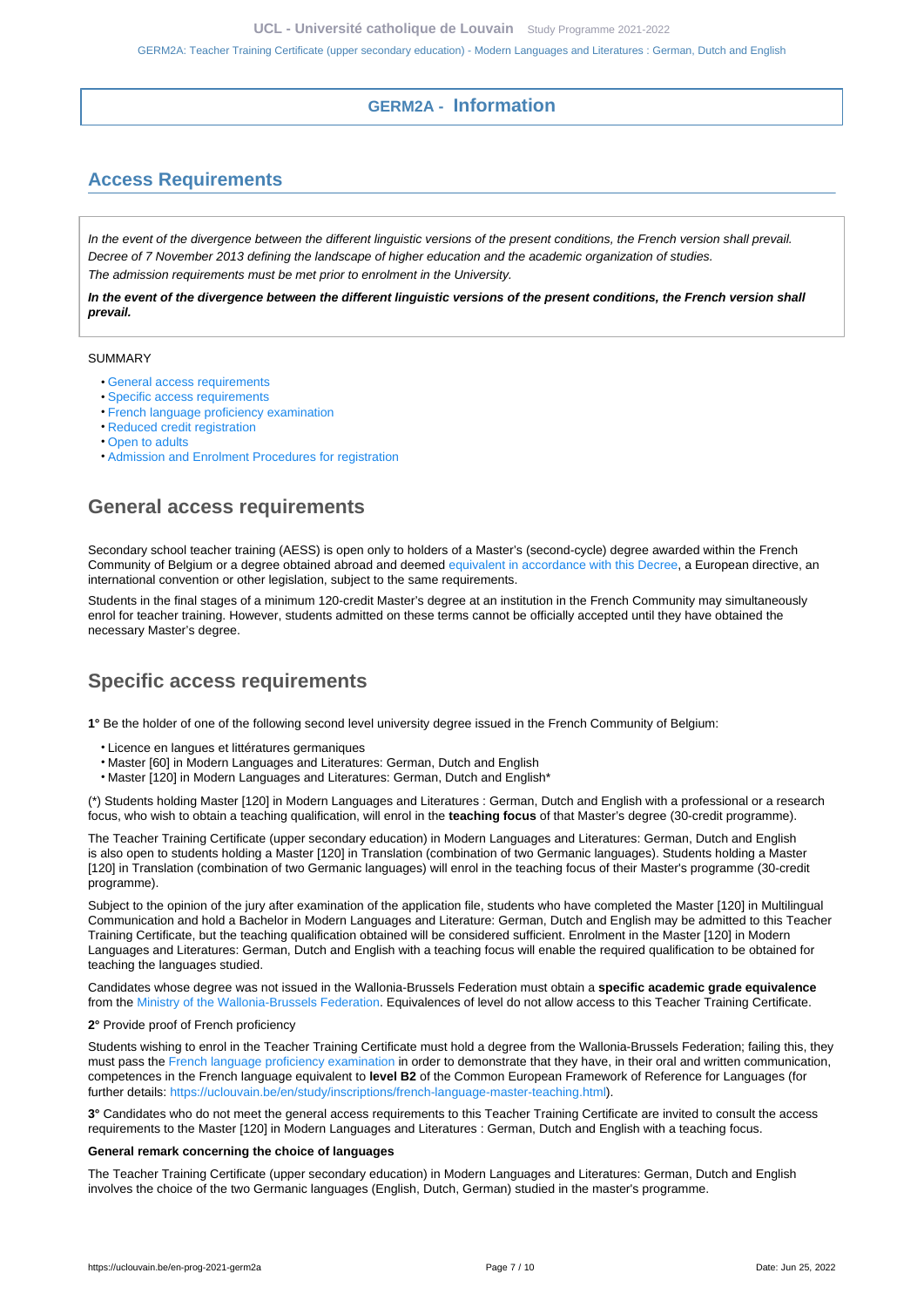# <span id="page-7-0"></span>**French language proficiency examination**

Anyone not demonstrating [sufficient proficiency in French](https://uclouvain.be/en/study/inscriptions/language-requirements.html) will not be admitted to teacher training (AESS) examinations.

# <span id="page-7-1"></span>**Reduced credit registration**

The teaching degree programme is 30 credits. Exceptionally, the faculty may grant certain students a dispensation to organise their studies differently, such as registering for a programme which may have fewer than 30 credits during an academic year. This dispensation is the subject of an agreement between the student and the faculty, drawn up at the time of registration and reviewed annually. Such dispensations may only be granted for duly attested professional, academic, social or medical reasons. Reasoned applications for a reduced programme must be submitted at the time of registration. They must contain a reduced programme proposal in accordance with faculty guidelines.

# <span id="page-7-2"></span>**Open to adults**

On the Louvain-la-Neuve campus:

Some classes take place according to a staggered schedule. Cross-curricular classes and seminars are offered in sevreal series with different schedules; students choose the series whose schedule suits them best.

On the Mons campus:

All classes-but not internships- take place according to a staggeres schedule (weekday evenings and Saturdays)

# <span id="page-7-3"></span>**Admission and Enrolment Procedures for registration**

Requests for **further information** regarding admission to this Teacher Training Certificate should be addressed to Ms. Fiorella Flamini, Study Adviser ([conseiller.etudes-fial@uclouvain.be\)](https://uclouvain.be/mailto:conseiller.etudes-fial@uclouvain.be?subject=GERM2A%20-%20Information%20request) of the Faculty of Philosophy, Arts and Letters.

All applications for **admission, enrolment or re-enrolment** (from a Belgian or international candidate) must be submitted online to the UCLouvain Enrolment Service: [https://uclouvain.be/en/study/inscriptions.](https://uclouvain.be/en/study/inscriptions)

Any request for **authorisation or derogation from the faculty** will be requested directly by the UCLouvain Enrolment Service to the Faculty for examination by the jury. The student will be informed of the jury's decision by the Enrolment Service.

# **Additional information**

Attendance at the **information sessions** organised during the first week of the academic year and presence at the courses is strongly recommended for the proper conduct of the programme.

Registration after the 30th September is not permitted for this Teacher Training Certificate.

For more information about the **Teacher Training Certificate in the Faculty of Philosophy, Arts and Letters**: [https://uclouvain.be/fr/](https://uclouvain.be/fr/facultes/fial/etudiant-en-agregation.html) [facultes/fial/etudiant-en-agregation.html](https://uclouvain.be/fr/facultes/fial/etudiant-en-agregation.html)

For more information on the **admission and registration procedures for the Faculty of Philosophy, Arts and Letters**: [https://](https://uclouvain.be/fr/facultes/fial/admission-et-inscription.html) [uclouvain.be/fr/facultes/fial/admission-et-inscription.html](https://uclouvain.be/fr/facultes/fial/admission-et-inscription.html)